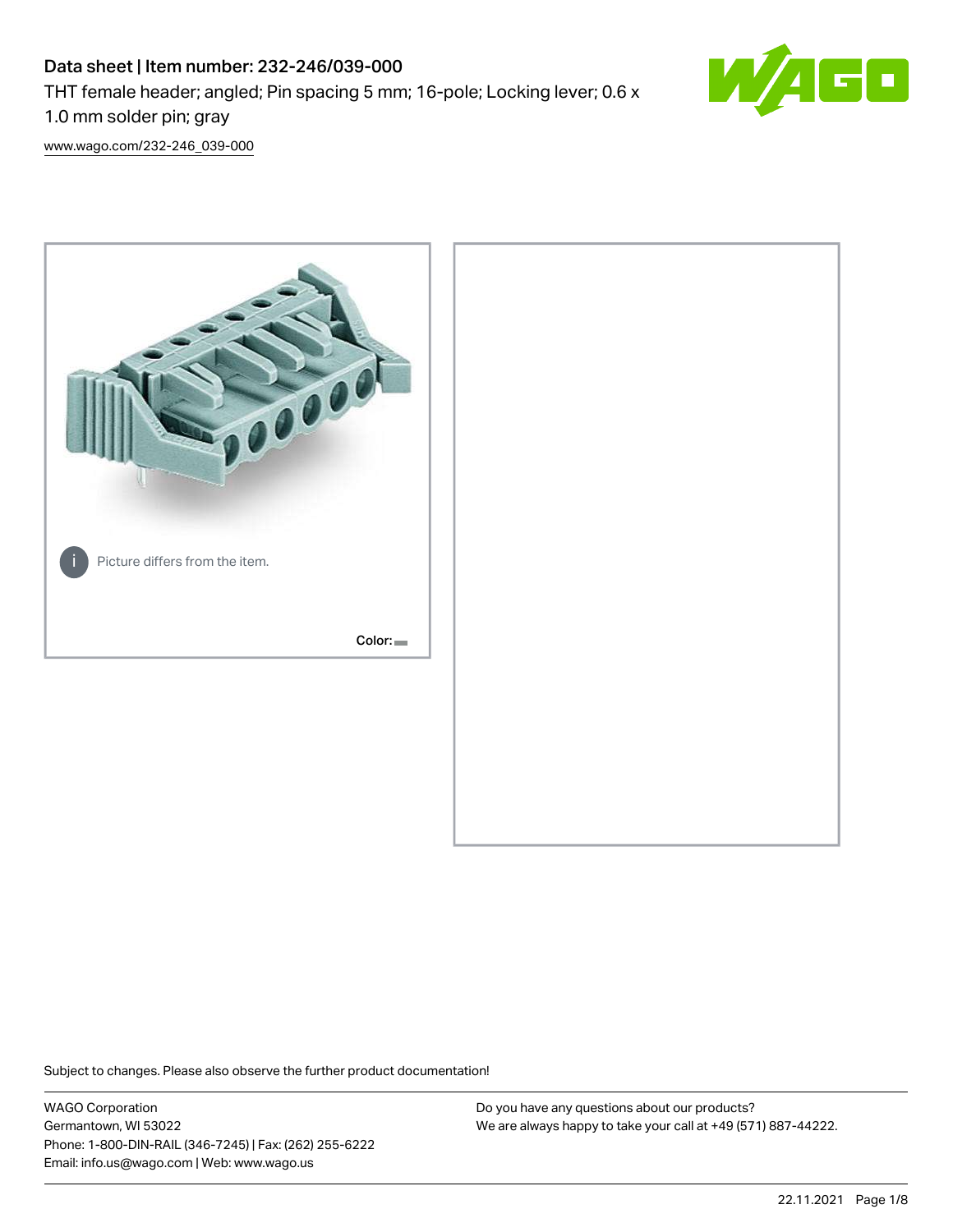

Dimensions in mm

L = pole no. x pin spacing

Distance to first solder pin: 2.2 mm

2- to 3-pole female connectors – one latch only

#### Item description

- **Horizontal or vertical PCB mounting via straight or angled solder pins**
- For board-to-board and board-to-wire connections
- $\blacksquare$ Touch-proof PCB outputs
- $\blacksquare$ Easy-to-identify PCB inputs and outputs
- **Now With coding fingers**

Subject to changes. Please also observe the further product documentation!

WAGO Corporation Germantown, WI 53022 Phone: 1-800-DIN-RAIL (346-7245) | Fax: (262) 255-6222 Email: info.us@wago.com | Web: www.wago.us

Do you have any questions about our products? We are always happy to take your call at +49 (571) 887-44222.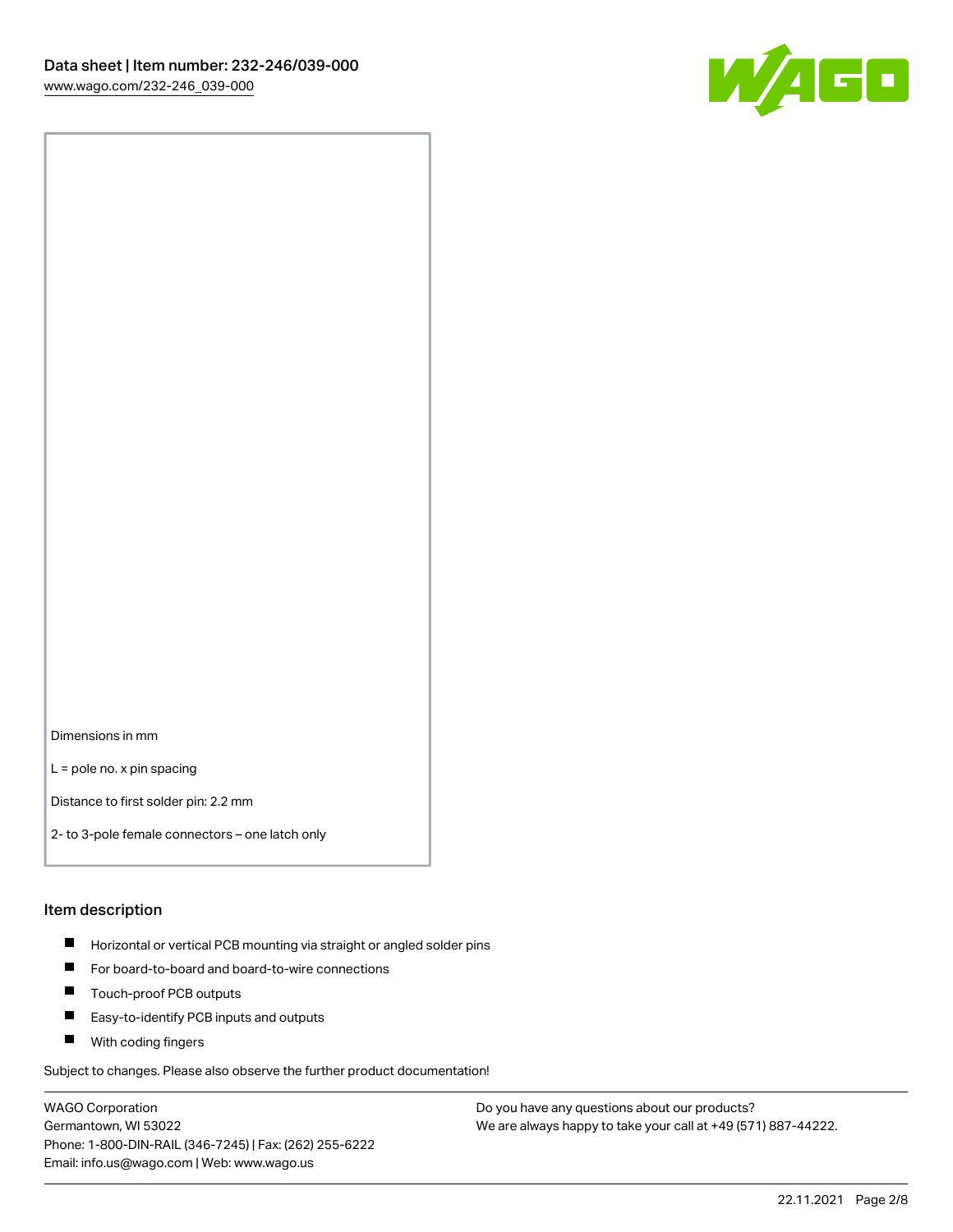

# Data

| Safety information 1 | The <i>MCS – MULTI CONNECTION SYSTEM</i> includes connectors<br>without breaking capacity in accordance with DIN EN 61984. When<br>used as intended, these connectors must not be connected<br>/disconnected when live or under load. The circuit design should<br>ensure header pins, which can be touched, are not live when<br>unmated. |
|----------------------|--------------------------------------------------------------------------------------------------------------------------------------------------------------------------------------------------------------------------------------------------------------------------------------------------------------------------------------------|
| Variants:            | Other pole numbers<br>3.8 mm pin projection for male headers with straight solder pins<br>Gold-plated or partially gold-plated contact surfaces<br>Other versions (or variants) can be requested from WAGO Sales or<br>configured at https://configurator.wago.com/                                                                        |

## Electrical data

#### IEC Approvals

| Ratings per                 | IEC/EN 60664-1                                                       |
|-----------------------------|----------------------------------------------------------------------|
| Rated voltage (III / 3)     | 320 V                                                                |
| Rated surge voltage (III/3) | 4 <sub>k</sub> V                                                     |
| Rated voltage (III/2)       | 320 V                                                                |
| Rated surge voltage (III/2) | 4 <sub>k</sub> V                                                     |
| Nominal voltage (II/2)      | 630 V                                                                |
| Rated surge voltage (II/2)  | 4 <sub>k</sub> V                                                     |
| Rated current               | 12A                                                                  |
| Legend (ratings)            | (III / 2) $\triangleq$ Overvoltage category III / Pollution degree 2 |

### UL Approvals

| Approvals per                  | UL 1059 |
|--------------------------------|---------|
| Rated voltage UL (Use Group B) | 300 V   |
| Rated current UL (Use Group B) | 15 A    |
| Rated voltage UL (Use Group D) | 300 V   |
| Rated current UL (Use Group D) | 10 A    |

## Ratings per UL

| Rated voltage UL 1977 | 600 V |
|-----------------------|-------|
| Rated current UL 1977 |       |

Subject to changes. Please also observe the further product documentation!

| <b>WAGO Corporation</b>                                | Do you have any questions about our products?                 |
|--------------------------------------------------------|---------------------------------------------------------------|
| Germantown, WI 53022                                   | We are always happy to take your call at +49 (571) 887-44222. |
| Phone: 1-800-DIN-RAIL (346-7245)   Fax: (262) 255-6222 |                                                               |
| Email: info.us@wago.com   Web: www.wago.us             |                                                               |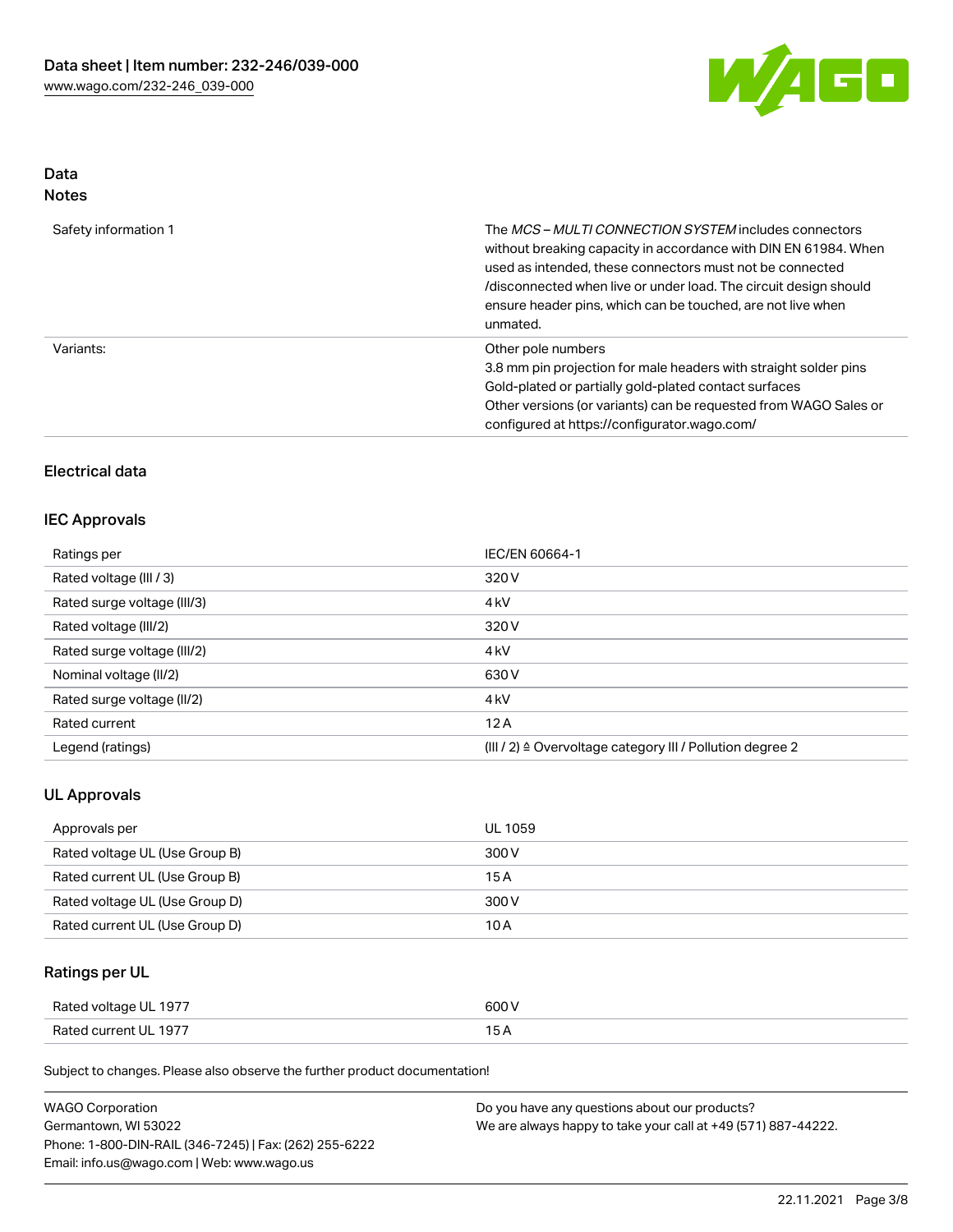

## CSA Approvals

| Approvals per                   | <b>CSA</b>            |  |
|---------------------------------|-----------------------|--|
| Rated voltage CSA (Use Group B) | 300V                  |  |
| Rated current CSA (Use Group B) | 15A                   |  |
| Rated voltage CSA (Use Group D) | 300V                  |  |
| Rated current CSA (Use Group D) | 10A                   |  |
| <b>Connection data</b>          |                       |  |
| Total number of potentials      | 16                    |  |
| Number of connection types      | 1                     |  |
| Number of levels                | 1                     |  |
| <b>Connection 1</b>             |                       |  |
| Number of poles                 | 16                    |  |
| Physical data                   |                       |  |
| Pin spacing                     | 5 mm / 0.197 inch     |  |
| Width                           | 95.8 mm / 3.772 inch  |  |
| Height                          | 16.6 mm / 0.654 inch  |  |
| Height from the surface         | 11.6 mm / 0.457 inch  |  |
| Depth                           | 18.25 mm / 0.719 inch |  |
| Solder pin length               | 5 <sub>mm</sub>       |  |
| Solder pin dimensions           | $0.6 \times 1$ mm     |  |

#### Plug-in connection

| Contact type (pluggable connector) | Female header |
|------------------------------------|---------------|
| Connector (connection type)        | for PCB       |
| Mismating protection               | No            |
| Mating direction to the PCB        | 0°            |
| Locking of plug-in connection      | locking lever |

## PCB contact

| <b>PCB Contact</b>     |                                            |
|------------------------|--------------------------------------------|
| Solder pin arrangement | over the entire female connector (in-line) |

Subject to changes. Please also observe the further product documentation!

Drilled hole diameter with tolerance  $1.3$   $(+0.1)$  mm

| <b>WAGO Corporation</b>                                | Do you have any questions about our products?                 |
|--------------------------------------------------------|---------------------------------------------------------------|
| Germantown. WI 53022                                   | We are always happy to take your call at +49 (571) 887-44222. |
| Phone: 1-800-DIN-RAIL (346-7245)   Fax: (262) 255-6222 |                                                               |
| Email: info.us@wago.com   Web: www.wago.us             |                                                               |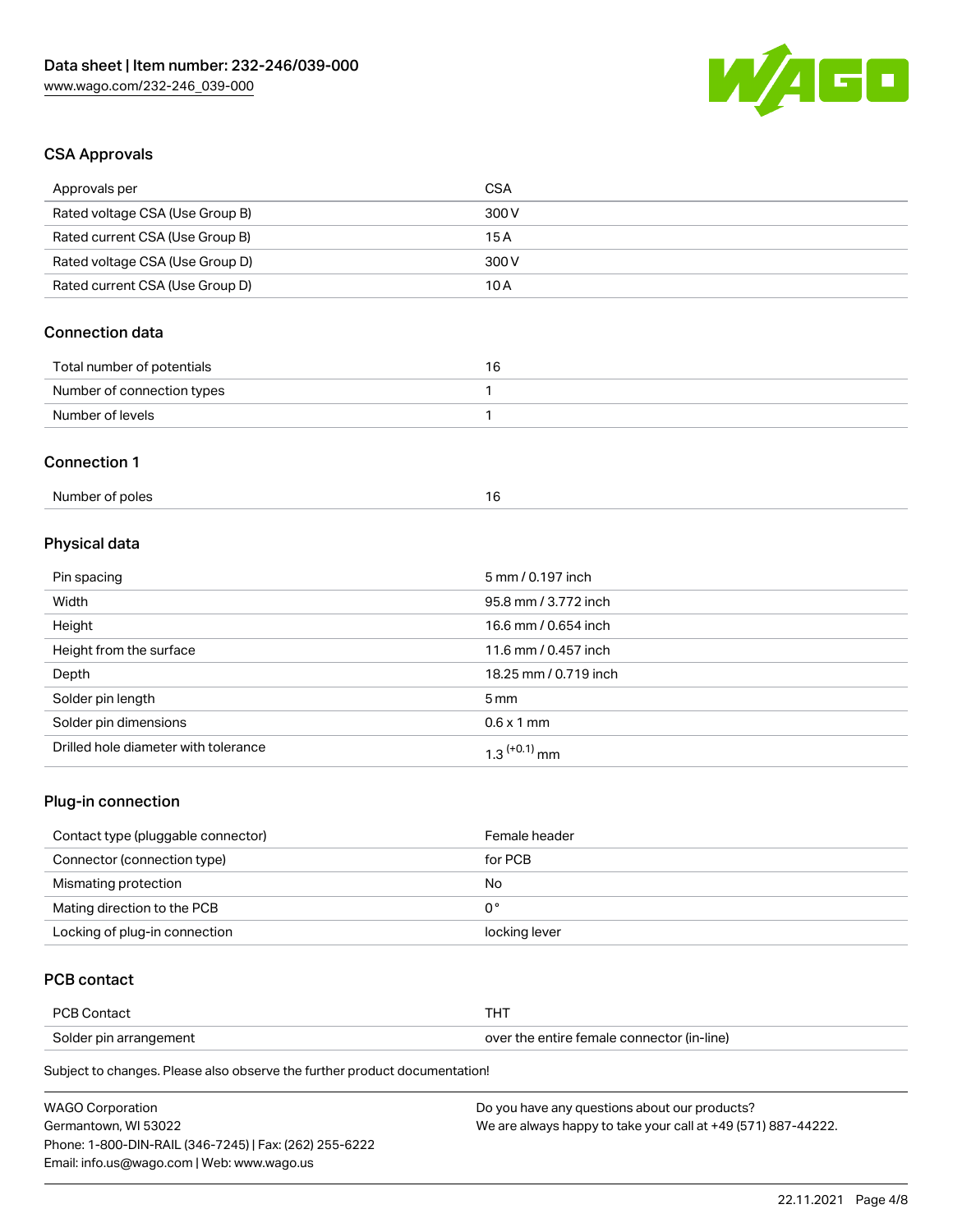

Number of solder pins per potential 1

#### Material data

| Color                       | gray             |
|-----------------------------|------------------|
| Material group              |                  |
| Insulation material         | Polyamide (PA66) |
| Flammability class per UL94 | V <sub>0</sub>   |
| Contact material            | Copper alloy     |
| Contact plating             | tin-plated       |
| Fire load                   | 0.284 MJ         |
| Weight                      | 15.6g            |

#### Environmental requirements

### Commercial data

| Product Group         | 3 (Multi Conn. System) |
|-----------------------|------------------------|
| PU (SPU)              | 10 Stück               |
| Packaging type        | box                    |
| Country of origin     | DE                     |
| <b>GTIN</b>           | 4044918625098          |
| Customs tariff number | 85366990990            |

#### Approvals / Certificates

#### Country specific Approvals

| Logo      | Approval                                      | <b>Additional Approval Text</b> | Certificate<br>name |
|-----------|-----------------------------------------------|---------------------------------|---------------------|
| <b>AR</b> | <b>CSA</b><br><b>DEKRA Certification B.V.</b> | C <sub>22.2</sub>               | 1466354             |

#### Ship Approvals

w

| Logo                         | Approval                                  | <b>Additional Approval Text</b> | Certificate<br>name              |
|------------------------------|-------------------------------------------|---------------------------------|----------------------------------|
| ABS<br><b>Sight</b><br>R0151 | <b>ABS</b><br>American Bureau of Shipping | $\overline{\phantom{0}}$        | 19-<br>HG15869876-<br><b>PDA</b> |

Subject to changes. Please also observe the further product documentation!

| <b>WAGO Corporation</b>                                | Do you have any questions about our products?                 |
|--------------------------------------------------------|---------------------------------------------------------------|
| Germantown, WI 53022                                   | We are always happy to take your call at +49 (571) 887-44222. |
| Phone: 1-800-DIN-RAIL (346-7245)   Fax: (262) 255-6222 |                                                               |
| Email: info.us@wago.com   Web: www.wago.us             |                                                               |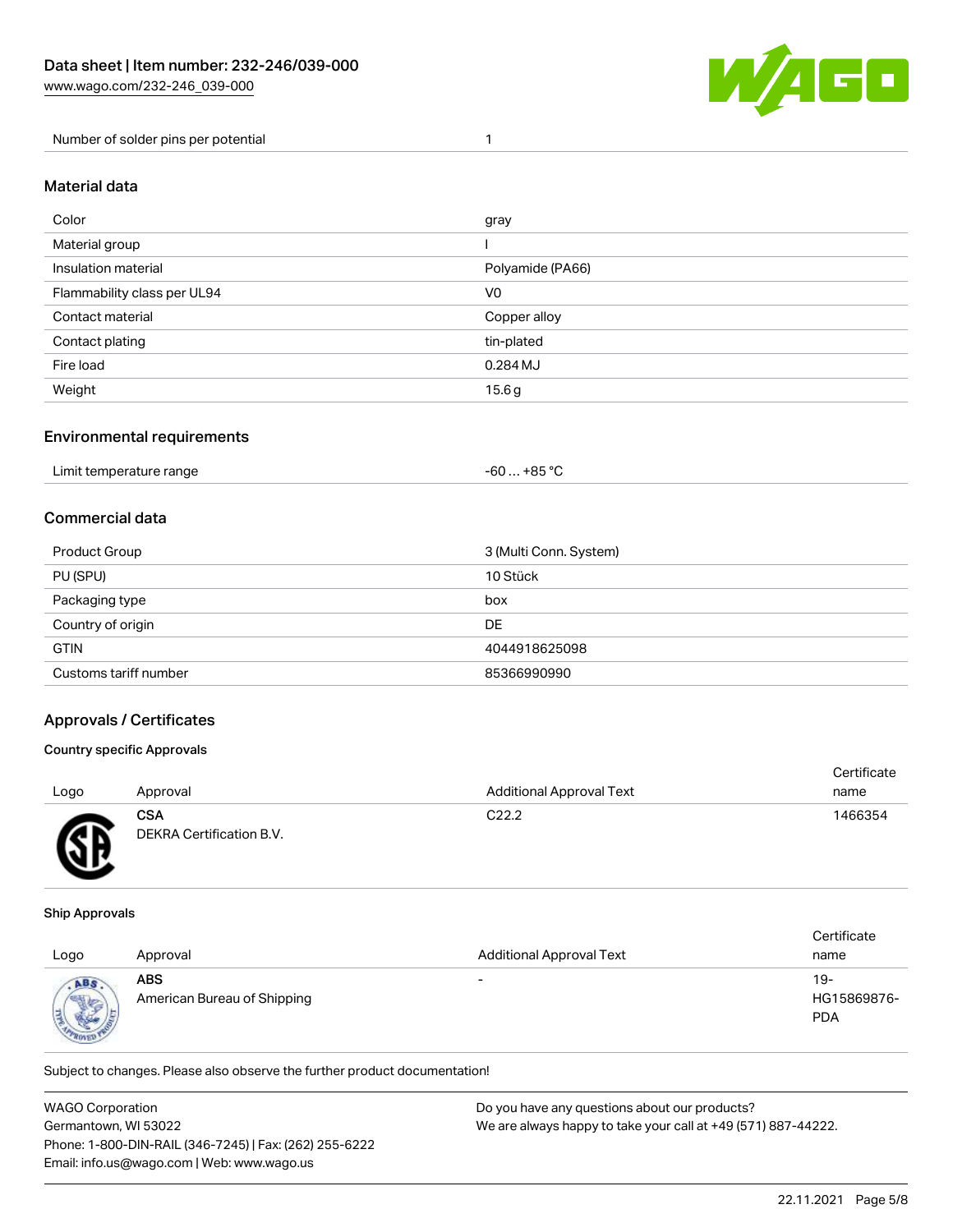[www.wago.com/232-246\\_039-000](http://www.wago.com/232-246_039-000)



|                                                           | <b>BV</b><br>Bureau Veritas S.A.                                                                                           | IEC 60998                       | 11915/D0 BV          |
|-----------------------------------------------------------|----------------------------------------------------------------------------------------------------------------------------|---------------------------------|----------------------|
|                                                           | <b>DNV GL</b><br>Det Norske Veritas, Germanischer Lloyd                                                                    | $\overline{a}$                  | TAE 000016Z          |
| <b>UL-Approvals</b>                                       |                                                                                                                            |                                 |                      |
| Logo                                                      | Approval                                                                                                                   | <b>Additional Approval Text</b> | Certificate<br>name  |
|                                                           | UL<br>Underwriters Laboratories Inc.                                                                                       | <b>UL 1059</b>                  | E45172               |
|                                                           | <b>UR</b><br>Underwriters Laboratories Inc.                                                                                | <b>UL 1977</b>                  | E45171               |
| Counterpart                                               |                                                                                                                            |                                 |                      |
|                                                           | Item no.231-616<br>Male connector; 16-pole; Pin spacing 5 mm; gray                                                         | www.wago.com/231-616            |                      |
| <b>Optional accessories</b><br><b>Testing accessories</b> |                                                                                                                            |                                 |                      |
| Testing accessories                                       |                                                                                                                            |                                 |                      |
|                                                           | Item no.: 231-661<br>Test plugs for female connectors; for 5 mm and 5.08 mm pin spacing; 2,50 mm <sup>2</sup> ; light gray |                                 | www.wago.com/231-661 |

## Downloads Documentation

| <b>Additional Information</b> |            |        |          |
|-------------------------------|------------|--------|----------|
| Technical explanations        | 2019 Apr 3 | pdf    | Download |
|                               |            | 2.0 MB |          |

## CAD files

#### CAD data

Subject to changes. Please also observe the further product documentation!

| <b>WAGO Corporation</b>                                | Do you have any questions about our products?                 |
|--------------------------------------------------------|---------------------------------------------------------------|
| Germantown, WI 53022                                   | We are always happy to take your call at +49 (571) 887-44222. |
| Phone: 1-800-DIN-RAIL (346-7245)   Fax: (262) 255-6222 |                                                               |
| Email: info.us@wago.com   Web: www.wago.us             |                                                               |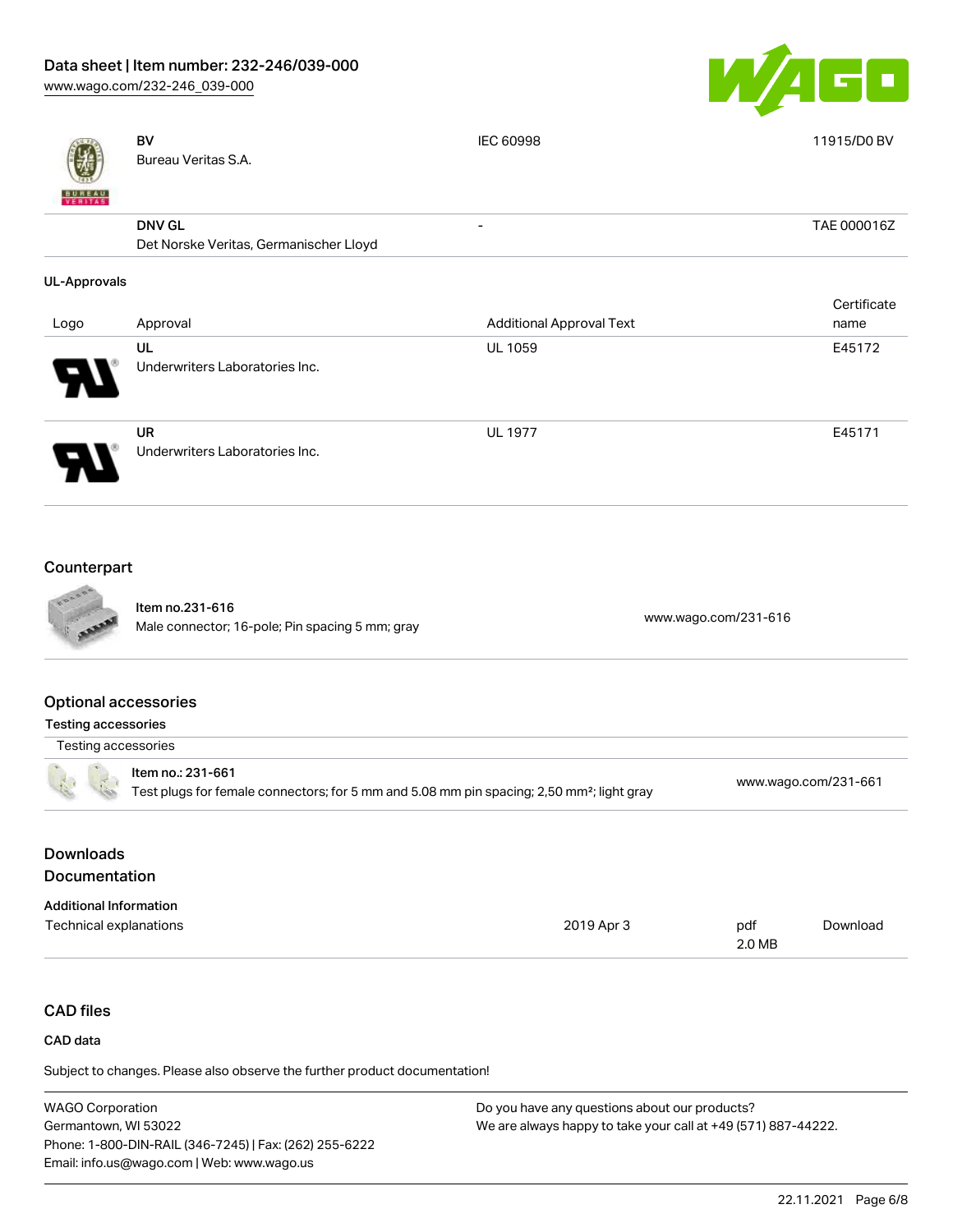Germantown, WI 53022

Phone: 1-800-DIN-RAIL (346-7245) | Fax: (262) 255-6222

Email: info.us@wago.com | Web: www.wago.us



| 2D/3D Models 232-246/039-000                                                                                                                                           |                                               | <b>URL</b> | Download |
|------------------------------------------------------------------------------------------------------------------------------------------------------------------------|-----------------------------------------------|------------|----------|
| <b>CAE</b> data                                                                                                                                                        |                                               |            |          |
| EPLAN Data Portal 232-246/039-000                                                                                                                                      |                                               | <b>URL</b> | Download |
| ZUKEN Portal 232-246/039-000                                                                                                                                           |                                               | <b>URL</b> | Download |
| EPLAN Data Portal 232-246/039-000                                                                                                                                      |                                               | URL        | Download |
| <b>PCB Design</b>                                                                                                                                                      |                                               |            |          |
| Symbol and Footprint 232-246/039-000                                                                                                                                   |                                               | <b>URL</b> | Download |
| CAx data for your PCB design, consisting of "schematic symbols and PCB footprints",<br>allow easy integration of the WAGO component into your development environment. |                                               |            |          |
| Supported formats:                                                                                                                                                     |                                               |            |          |
| ш<br>Accel EDA 14 & 15                                                                                                                                                 |                                               |            |          |
| ш<br>Altium 6 to current version                                                                                                                                       |                                               |            |          |
| H<br>Cadence Allegro                                                                                                                                                   |                                               |            |          |
| ш<br>DesignSpark                                                                                                                                                       |                                               |            |          |
| ш<br>Eagle Libraries                                                                                                                                                   |                                               |            |          |
| H<br>KiCad                                                                                                                                                             |                                               |            |          |
| ш<br>Mentor Graphics BoardStation                                                                                                                                      |                                               |            |          |
| Ш<br>Mentor Graphics Design Architect                                                                                                                                  |                                               |            |          |
| П<br>Mentor Graphics Design Expedition 99 and 2000                                                                                                                     |                                               |            |          |
| ш<br>OrCAD 9.X PCB and Capture                                                                                                                                         |                                               |            |          |
| ш<br>PADS PowerPCB 3, 3.5, 4.X, and 5.X                                                                                                                                |                                               |            |          |
| ш<br>PADS PowerPCB and PowerLogic 3.0                                                                                                                                  |                                               |            |          |
| ш<br>PCAD 2000, 2001, 2002, 2004, and 2006                                                                                                                             |                                               |            |          |
| ×.<br>Pulsonix 8.5 or newer                                                                                                                                            |                                               |            |          |
| ш<br><b>STL</b>                                                                                                                                                        |                                               |            |          |
| 3D STEP<br>ш                                                                                                                                                           |                                               |            |          |
| TARGET 3001!                                                                                                                                                           |                                               |            |          |
| View Logic ViewDraw                                                                                                                                                    |                                               |            |          |
| ш<br>Quadcept                                                                                                                                                          |                                               |            |          |
| Zuken CadStar 3 and 4                                                                                                                                                  |                                               |            |          |
| ш<br>Zuken CR-5000 and CR-8000                                                                                                                                         |                                               |            |          |
| PCB Component Libraries (EDA), PCB CAD Library Ultra Librarian                                                                                                         |                                               |            |          |
| Subject to changes. Please also observe the further product documentation!                                                                                             |                                               |            |          |
| <b>WAGO Corporation</b>                                                                                                                                                | Do you have any questions about our products? |            |          |

We are always happy to take your call at +49 (571) 887-44222.